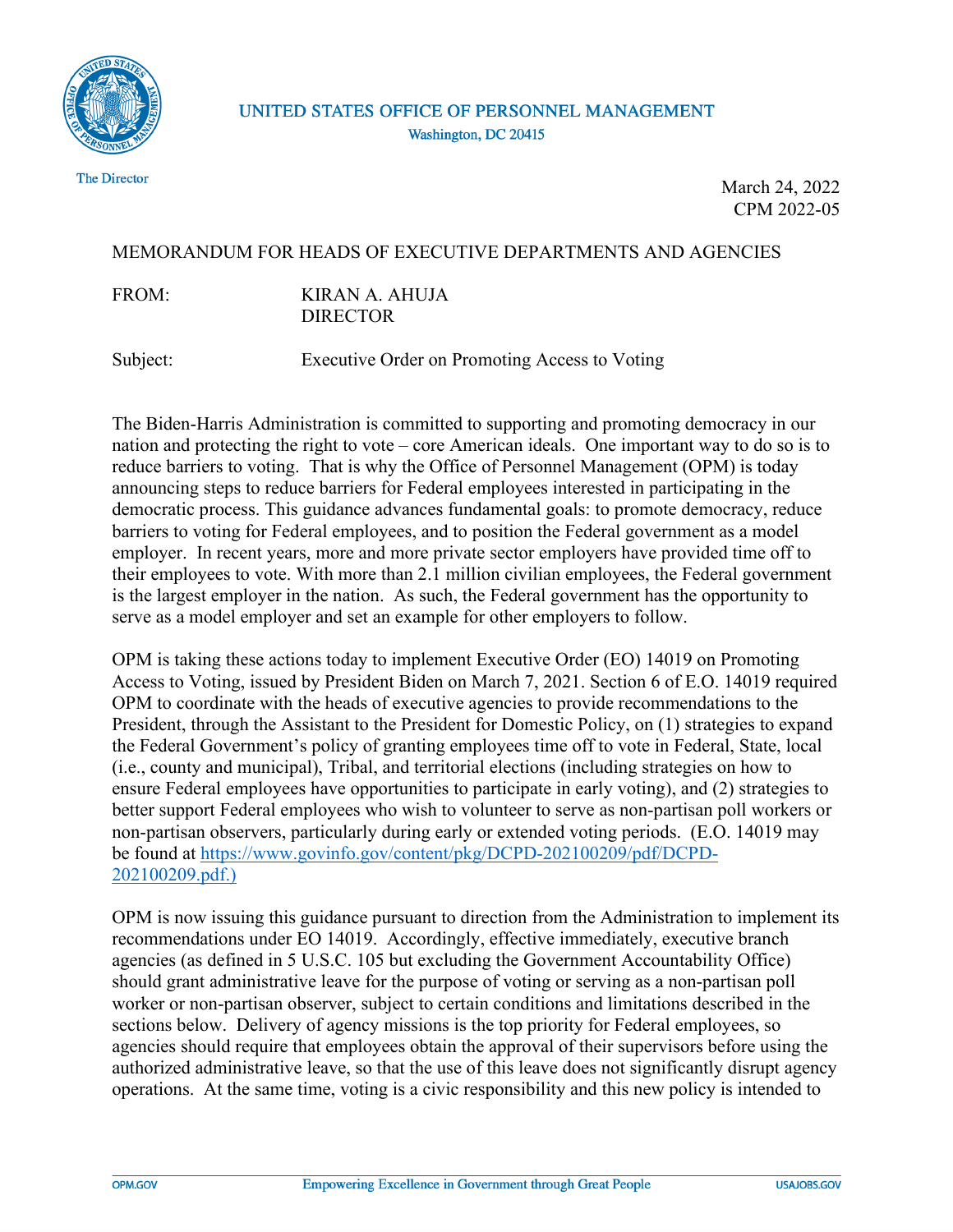encourage agencies to remove barriers to voting so all Federal employees, regardless of personal circumstance or party affiliation, can lead by example through civic participation.

## **Policy**

Subject to the "additional considerations" listed below, agencies should adhere to the following policy on administrative leave for voting-related activities:

- Agencies should allow employees to use up to 4 hours of administrative leave for voting in connection with each Federal general election day. The administrative leave may be used for voting on the Federal general election day or for *early* voting (i.e., voting prior to Federal general election day, as authorized by their jurisdiction).
- Agencies should allow employees to use up to 4 hours of administrative leave for voting in connection with each election event (including primaries and caucuses) at the Federal, State, local (i.e., county and municipal), Tribal, and territorial level that does not coincide with a Federal general election day. (If an election simultaneously involves more than one level, it is considered to be a single election event.) This administrative leave may be used for voting on the established election day or for early voting, whichever option is used by the employee with respect to an election event.
- For Federal special Congressional elections not held on the date of a Federal general election, agencies should allow employees to use up to 4 hours of administrative leave for voting. This administrative leave may be granted for voting on the established date of a special election or for authorized early voting in connection with that election.
- Agencies should also allow employees to use up to 4 hours of administrative leave *per leave year* to serve as a non-partisan poll worker or to participate in non-partisan observer activities at the Federal, State, local (i.e., county and municipal), Tribal, and territorial level. (A "leave year" begins on the first day of the first pay period commencing on or after January 1 of the given year and ends on the day before the first day of the next leave year.) This leave is in addition to any administrative leave an employee uses to vote.

## **Additional considerations**

- Scheduling of administrative leave for the above-described purposes is subject to a determination by the agency that the employee can be relieved of duty during the specific period of time requested by the employee without significantly impairing missionessential operations.
- If an employee needs to spend less than 4 hours to vote, only the needed amount of administrative leave should be granted.
- An agency should strive to accommodate employee leave requests by making necessary operational adjustments.